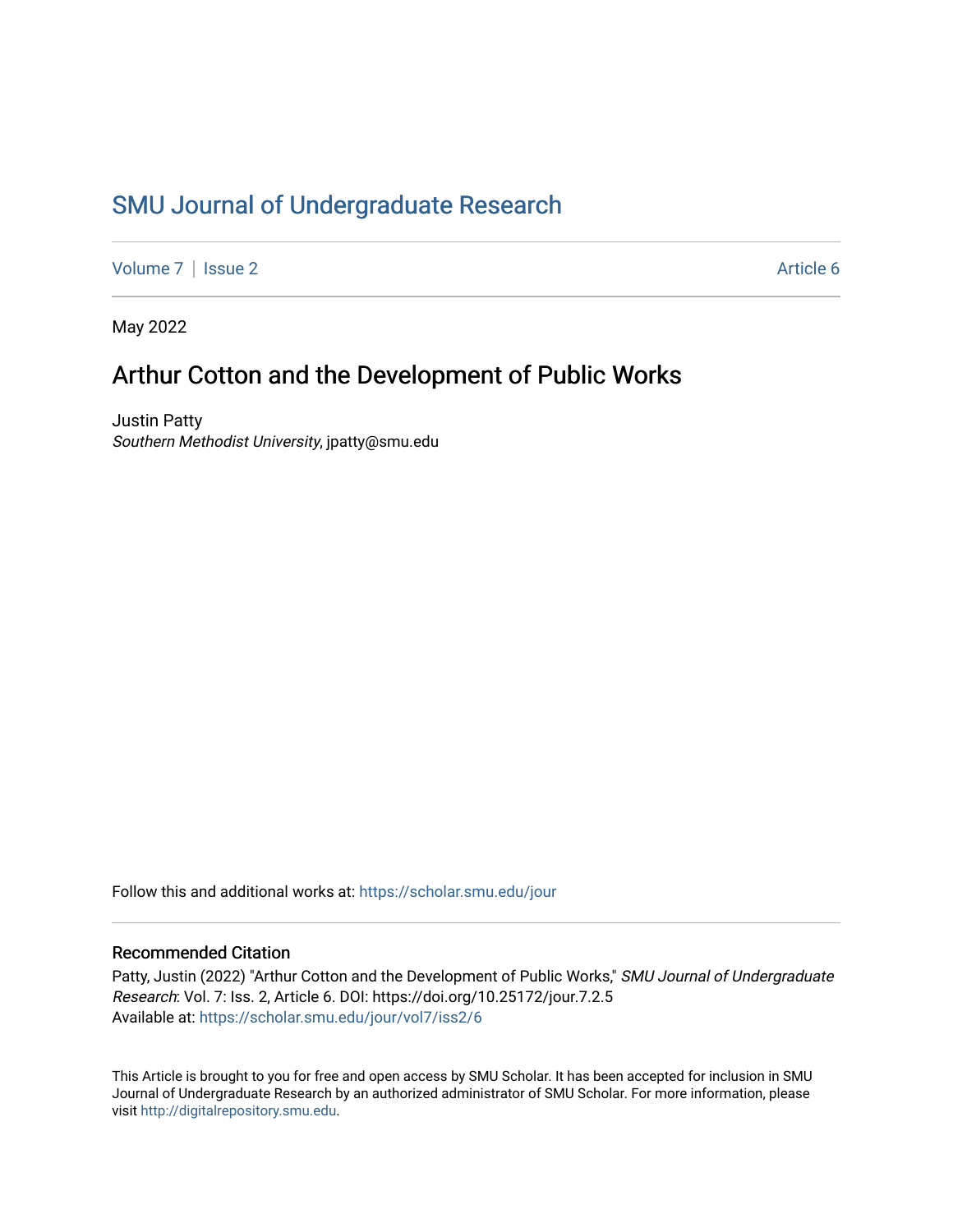## **Arthur Cotton and the Development of Public Works**

### Justin Patty

# jpatty@smu.edu Mentor: Dr. Jo Guldi<sup>1</sup>

### **ABSTRACT**

In the long history of violence and cruelty that defined the period of British rule in India, Arthur Cotton is one of the few men remembered today not for his crimes, but for the good he did for the people of India. Cotton's irrigation projects protected millions of Indians from the threat of famine, but the true legacy of his work is global in scope. As a major figure in the development of India's infrastructure for most of the nineteenth century, Cotton witnessed the British Empire struggle with questions about its role in facilitating public works projects. Despite the Empire's dedication to the principles of free-market capitalism for issues relating to India, by the final decades of the nineteenth century the British had recognized the need for government- funded infrastructure projects, and they became the first modern nation to leverage public debt for major infrastructure projects. Arthur Cotton played an instrumental role in the development of state-supported public works through his highly successful irrigation projects on the Cauvery and Godavari rivers, promoting the success of these projects in his writing, and by providing a solution to the challenge of developing Indian cotton agriculture.

In the long history of violence and cruelty that defined the period of British rule in India, Arthur Cotton is one of the few men remembered today not for his crimes, but for the good he did for the people of India. Cotton's irrigation projects protected millions of Indians from the threat of famine, but the true legacy of his work is global in scope. As a major figure in the development of India's infrastructure for most of the nineteenth century, Cotton witnessed the British Empire struggle with questions about its role in facilitating public works projects. Despite the Empire's dedication to the principles of free-market capitalism for issues relating to India, by the final decades of the nineteenth century the British had recognized the need for government- funded infrastructure projects, and they became the first modern nation to leverage public debt for major infrastructure projects. Arthur Cotton played an instrumental role in the development of state-supported public works through his highly successful irrigation projects on the Cauvery and Godavari rivers, promoting the success of these projects in his writing, and by providing a solution to the challenge of developing Indian cotton agriculture.

Despite the importance of water in India, it is only recently that historians have turned their attention to the ways that water influenced British rule in India. In the twenty-first century, there has been an explosion of scholarship on the topics of water and irrigation in British India. Articles like David Hardiman's "The Politics of Water

in Colonial India" and David Mosse's "Transformations in the Governance of the Water Commons in British South India" seek to understand how India's unique relationship with water shaped the colonial administration.<sup>2</sup> These articles focus on the environmental factors that caused shifts in British policy, but do notxamine the role of individuals in these changes. Other works, such as Sunil Amrith's elegant environmental history of India, *Unruly Waters*, discuss the actions of some individuals, but these histories are too broad to focus much on any one individual. In Amrith's book, Arthur Cotton is mentioned only briefly as an introduction to the inseparable nature of water and British power in India, and his life is not discussed beyond his infrastructure projects.3 Closest to this paper's topic of interest is Aditya Ramesh's article "Indian Rivers, 'Productive Works', and the Emergence of Large Dams in Nineteenth-Century Madras." Ramesh chronicles how the British Empire's ideas for funding public works in India changed over time. In the article, Ramesh portrays Cotton as one of the leading figures in encouraging private investment in irrigation projects.4

In 1863, Cotton was appointed as a consulting engineer for the Madras Irrigation and Canal Company, one of the few private ventures developing Indian water infrastructure, but Cotton was consistently opposed to private investment taking the lead in developing public works.<sup>5</sup> In his second book, published in 1856, Cotton wrote that "the Government *must*, therefore, take the lead" in

<sup>&</sup>lt;sup>1</sup> Dr. Jo Guldi is an Associate Professor of History at SMU.

<sup>2</sup> David Hardiman, "The Politics of Water in Colonial India," *Journal of South Asian Studies*, no. 2 (2002); David Mosse, "Rule and Representation: Transformations in the Governance of Water Commons in British South India," *The Journal of Asian Studies*, no. 1 (2006), https://doi.org/10.1017/S0021911806000064.

<sup>3</sup> Amrith, *Unruly Waters*, (United States: Basic Books, 2018).

<sup>4</sup> Aditya Ramesh, "Indian Rivers, 'Productive Works', and the Emergence of Large Dams in Nineteenth-Century Madras," *The Historical Journal*, no. 1 (2021), 294, https://doi.org/10.1017/S0018246X20000163.

<sup>5</sup> Aditya Ramesh, "Indian Rivers, 'Productive Works', and the Emergence of Large Dams in Nineteenth-Century Madras," *The Historical Journal*, no. 1 (2021), 297, https://doi.org/10.1017/S0018246X20000163.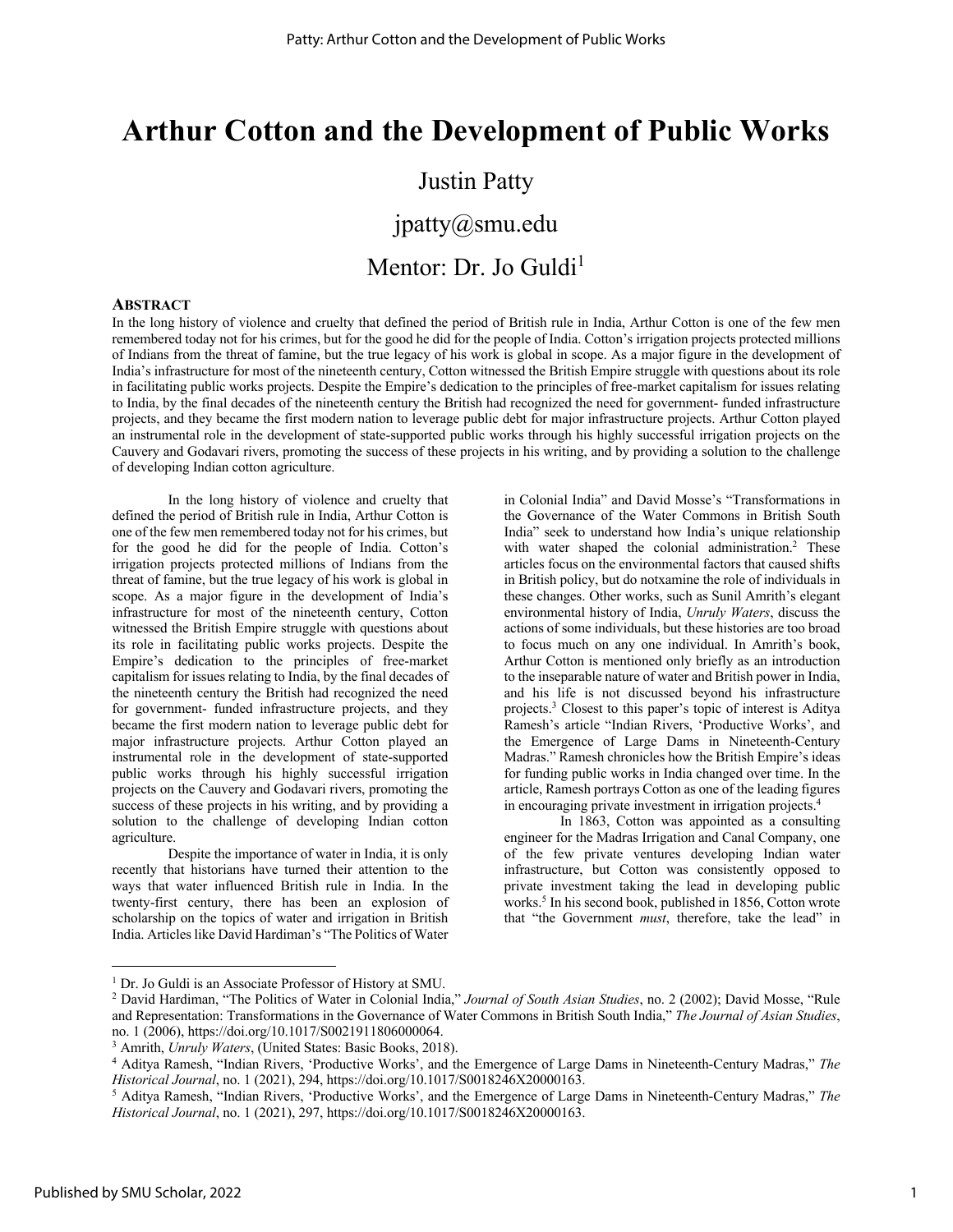matters of irrigation and canal construction.6 Cotton's position became even more evident in the 1870s with his speeches to the East India Association, but Ramesh only focuses on Cotton during the 1860s and neglects to discuss Cotton's own writing. Throughout his lifetime, Cotton consistently favored public over private support for infrastructure projects on the subcontinent. By studying Cotton's writings about public works in India, one can better understand how he influenced Britain's development of state-sponsored public works.

Arthur Cotton's successful career as an engineer made him a celebrity among the British public and gave him the credibility to weigh in on debates involving public works in India. He began his career with the Royal Engineers in 1819 as a second lieutenant.7 In May 1821, at just eighteen years old, Cotton was sent to Madras to serve in the office of the presidency's chief engineer.8 Cotton served in the First Anglo-Burmese War, and stories of his bravery and fearlessness in the face of the enemy are abundant, though Cotton is the primary source for much of this information.<sup>9</sup> The engineer returned to public works with the construction of two anicuts, a style of dam common in India, on the Cauvery River in the district of Tanjore. In 1830, when the work began, Tanjore was one of India's most destitute districts.<sup>10</sup>

The project was completed in 6 years, and it was soon apparent that it was a fantastic success. One year after the project's completion, Cotton wrote to the Board of Revenue that, by his calculations, the value of the district's private property has increased by at least half a million pounds sterling.11 In addition to the direct financial benefits, the works protected Tanjore's agricultural laborers from the threat of drought or inundation. In the words of the Board of Revenue, "the anicut has laid a new foundation of prosperity" in the district.<sup>12</sup> Most importantly for future irrigation works in India, the British government also realized high profits from the project. Indeed, official government figures from 1845 showed that the upper and lower anicuts were yielding 144% and 133% annual returns on the project's initial cost from the first year of construction.13 Nearly overnight, Cotton became one of Britain's most successful irrigation engineers, and the success at Tanjore afforded him the operational freedom necessary to initiate a project on the Godavari River.

The Godavari anicut is widely considered to be the most important irrigation project Arthur Cotton completed in his lifetime. In his history of the Godavari district published in 1878, the district's chronicler, Henry Morris, described the project as "perhaps the noblest feat of engineering skill which has yet been accomplished in British India."14 In this quotation, Morris was not only referring to the project's impressive engineering, but also to the prosperity that the anicut brought to the district. The irrigation provided by the anicut lifted the district from poverty, rendered nearly two million acres of land suitable for cultivation, and eliminated the risk of famine from the district.<sup>15</sup> Opposition from within the colonial administration put the project's future in doubt at many points, but Cotton's dedication eventually resulted in the successful completion of the anicut.

The idea for a dam on the Godavari River was first proposed in the late eighteenth century by Michael Topping, one of the first to survey the subcontinent with modern techniques.16 Though the project had clear potential, construction would not begin until over half a century later. At the time, the British administration in India was not able to fund such a large, complex, and expensive project because public works were funded directly from the revenue of the colony.17 After Topping's report, the idea of a dam on the Godavari would disappear from the official mind until 1840. In February of that year, John Sullivan, a member of the Council of Madras, published the minutes from a council meeting discussing the importance of developing irrigation infrastructure in India. In this report, Sullivan discussed the success of Cotton's irrigation project at Tanjore to advocate for similar works in Madras, and he specifically mentioned the Godavari River having the potential to generate comparable benefits.18 It would be another four years before any concrete progress was to be made on the project. In 1844, Henry Montgomery was appointed as a special commissioner in the district of Godavari, and he was tasked with finding a way to lift the district "from its lamentable state of depression."19 Coming from Tanjore, Montgomery had witnessed the benefits of large-scale irrigation works firsthand, and he was eager to get a similar project underway in his district.

By August of the same year, Arthur Cotton had submitted his first report on the irrigation of the district to the Secretary of the Revenue Board of the Madras

<sup>9</sup> Hope, *General Sir Arthur Cotton*, (London: Hodder & Stoughton, 1900), 16-18.

<sup>6</sup> Arthur Cotton, *Profits Upon British Capital Expended on Indian Public Works, as Shown by the Results of the Godavery Delta Works of Irrigation and Navigation*, (London: Richardson Brothers, 1856) 60.

<sup>7</sup> Elizabeth Hope and William Digby, *General Sir Arthur Cotton, R.E., K. C. S. I.*, (London: Hodder & Stoughton, 1900), 14.

<sup>8</sup> Hope, *General Sir Arthur Cotton*, (London: Hodder & Stoughton, 1900), 15.

<sup>10</sup> Hope, *General Sir Arthur Cotton*, (London: Hodder & Stoughton, 1900), 21.

<sup>11</sup> Hope, *General Sir Arthur Cotton*, (London: Hodder & Stoughton, 1900), 62.

<sup>12</sup> Hope, *General Sir Arthur Cotton*, (London: Hodder & Stoughton, 1900), 63.

<sup>13</sup> Hope, *General Sir Arthur Cotton*, (London: Hodder & Stoughton, 1900), 63.

<sup>14</sup> Henry Morris, *A Descriptive and Historical Account of the Godavery District in the Presidency of Madras*, (London: Trübner, 1878), 109.

<sup>15</sup> Morris, *A Descriptive and Historical Account*, 114.

<sup>16</sup> Morris, *A Descriptive and Historical Account*, 109.

<sup>17</sup> A. Galloway and J. Shepherd, "Godavery Annicut," Revenue Department, Fort St. George, 1849.

<sup>18</sup> John Sullivan, "On the Importance of Improving Irrigation," Council of Madras, 1840.

<sup>19</sup> Morris, *A Descriptive and Historical Account*, 109.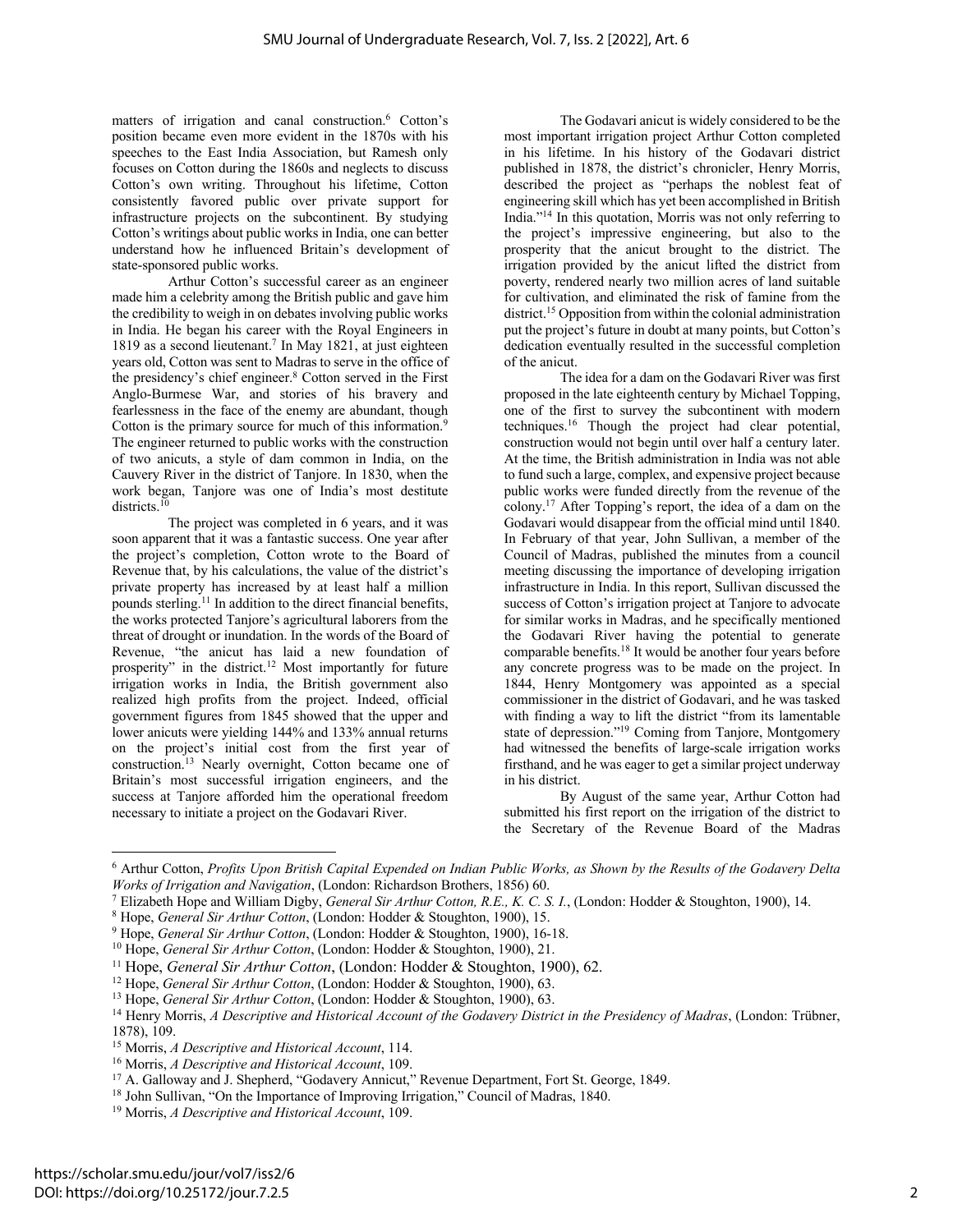Department of Public Works.<sup>20</sup> In this report, Cotton proposed a system of embankments, dams, and irrigation channels to irrigate the district, and he estimated the works would cost 16.5 lacs to construct, just under \$19 million today.

Captain Cotton drew extensive comparisons to his work at Tanjore to demonstrate the benefits the project would bring to the Godavari delta, including increased revenue for the government, greater productive capacity of the land and the population, and an increase to the money circulating in the local economy.21 The Board of Revenue was impressed by the report and soon requested that Cotton submit a more detailed description of the proposed works. Cotton, who had been working on his own up to this point, wrote back to the board that he would require additional money and manpower to fulfill their request.<sup>22</sup> Cotton asked that the board provide an additional forty-two members to his department, a move that would cost two thousand rupees a month, but he put this demand into perspective by pointing out that his department generated twenty lacs of revenue annually, or over 166,000 rupees a month.<sup>23</sup> This letter did not accomplish what Cotton needed, and he was forced to write to the board two months later to request more funds. In October, the engineer wrote to the board to request five hundred rupees to help him cover the many minor costs that he had been paying up to this point. Cotton mentioned that he had hired boats, stonecutters, and locals with his own money to accomplish the task set before him by the board.<sup>24</sup> Cotton's frustration with the Board became apparent towards the end of his letter, as he admonished the Board for delaying the project for a "trifling expenditure in officers, surveyors,  $\&c.$ <sup>"25</sup> For Captain Cotton to be forced to cover various costs with the meager salary of an officer of the East India Company exemplifies the frugal nature of the British administration in India. Despite these administrative challenges, Cotton's requests were eventually satisfied, and the project was able to move forward.

Arthur Cotton submitted his final report on the Godavari project to the Madras Government on the 17th of April  $1845<sup>26</sup>$  and work began on the anicut in  $1847<sup>27</sup>$  The final estimate provided by Cotton projected a cost of 12 lacs for the works, but after just a year it became clear that this estimate was not sufficient.<sup>28</sup> Cotton attributed the excess to a need for more stone than anticipated and costs associated

with the failure of the British to provide locomotives for the job site. As the work progressed, further estimates were made for various needs, and the Madras Government was on the hook for the additional funds. In July 1849 an additional 435,639 Rs. were sanctioned for the Godavari project in addition to the original amount provided by the government.29 The Board of Revenue was quite unhappy with the additional spending, and in the same report that approved the funds the Board accused Cotton of knowingly underrepresenting the cost of the project. $30$  The works were completed in 1852 at a total cost of 1,465,158 Rs., just under two and a half lacs more than anticipated in Cotton's 1845 report.31 Despite the increased cost of the project, the Madras Government ultimately became quite satisfied with the result of their spending. In the following years, the works would go on to generate significant returns for the government and transform the district into one of the most prosperous in all the colony.

From his earliest days in India, Arthur Cotton was convinced of the importance of irrigation to the subcontinent, but the success of the Godavari anicut created an audience in Britain for his ideas. The works were completed in 1852, and their benefits to the district's population quickly became apparent.<sup>32</sup> Cotton recognized the opportunity and was swift to capitalize on the momentary attention his work was receiving. In 1854 Cotton published *Public Works in India, their Importance: With Suggestions for their Extension and Improvement*. The book was written for private circulation among Cotton's colleagues in London and India, but the recipients of the book were so impressed with Cotton's conclusions that they convinced him to create an edition for public circulation in London.<sup>33</sup> In the book, Cotton sought to present his vision of a subcontinent connected by a comprehensive system of water communication. Though the engineer wrote with an agenda, his facts were confirmed by other sources within the colonial administration.34 Cotton understood the value of using writing to spread his ideas on public works.

In this first book, Cotton explained how irrigation and navigation could be used to address the empire's challenges, and one of the greatest strategic challenges facing the empire at the time was its dependence on American cotton. Ending Britain's reliance on American cotton was a major strategic goal of the British Empire in the

<sup>&</sup>lt;sup>20</sup> Arthur Cotton, "Report on the Irrigation, &c., of the Rajahmundry District," August 12, 1844, 1.

 $21$  Arthur Cotton, "Report on the Irrigation," 7.

 $22$  Arthur Cotton, "To the Secretary, Board of Revenue Department of Public Works," August 22, 1844, 1.

<sup>23</sup> Cotton, "To the Secretary," August 22, 1844.

<sup>&</sup>lt;sup>24</sup> Cotton, "To the Secretary to the Board of Revenue Department, Public Works," October 25, 1844.

 $25$  Cotton, "To the Secretary," October 25, 1844.

<sup>&</sup>lt;sup>26</sup> James C. Melvill, "Documents Referring to the Works of Irrigation on the Godavery River and Kistnah Annicut, in the Presidency of Madras," 1853.

<sup>27</sup> Morris, *A Descriptive and Historical Account*, 119.

<sup>28</sup> Morris, *A Descriptive and Historical Account*, 120.

<sup>29</sup> Morris, *A Descriptive and Historical Account*, 124.

<sup>30</sup> A. Galloway and J. Shepherd, "Godavery Annicut," Revenue Department, Fort St. George, 1849, 1.

<sup>31</sup> Morris, *A Descriptive and Historical Account*, 139.

<sup>32</sup> Morris, *A Descriptive and Historical Account*, 139.

<sup>33</sup> Arthur Cotton, *Public Works in India, their Importance; With Suggestions for their Extension and Improvement*, (London: Richardson Brothers, 1854) iii.

<sup>34</sup> Morris, *A Descriptive and Historical Account*, (London: Trübner, 1878), 123.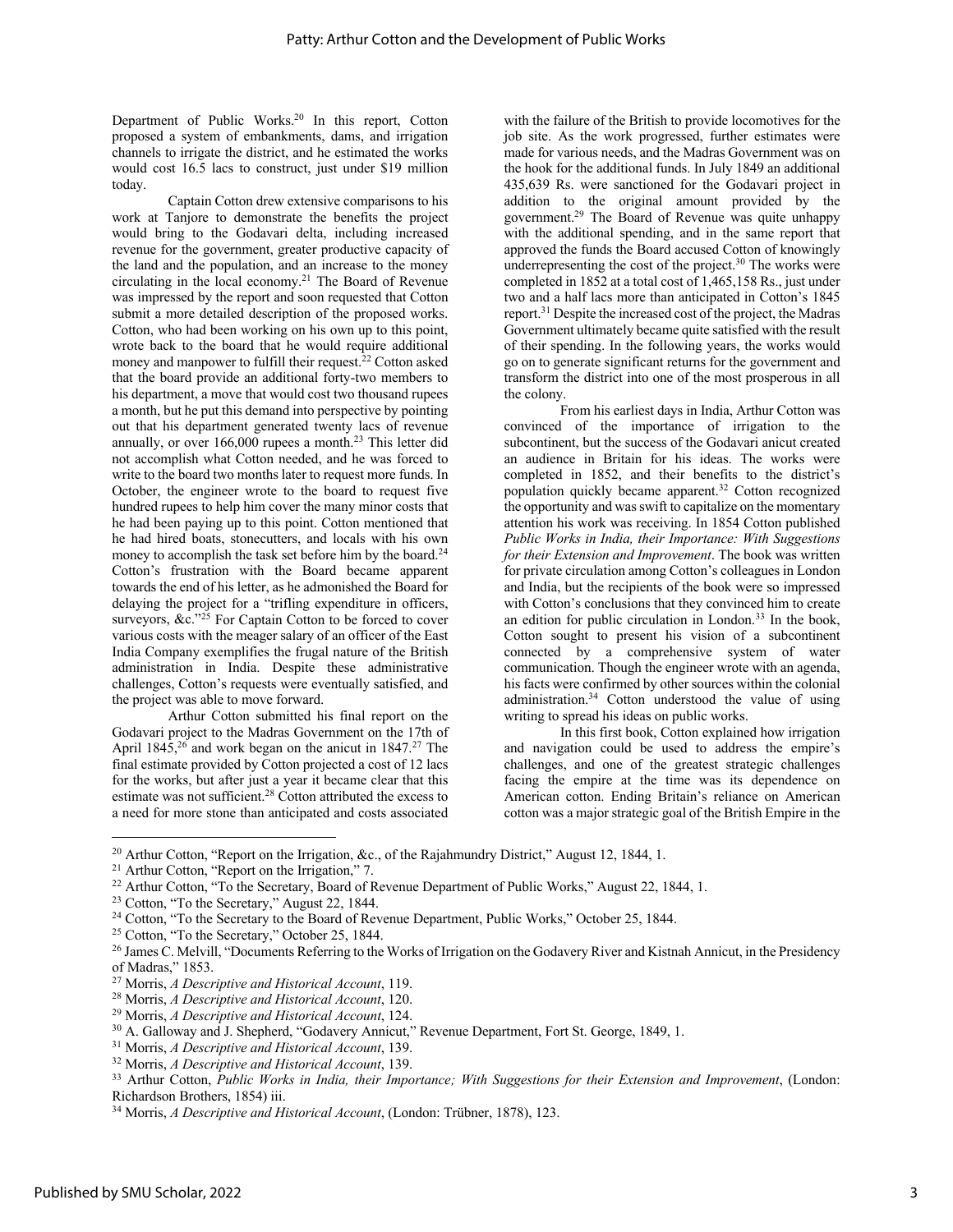1850s and 1860s, so Cotton's readers were particularly engaged by his discussion of this topic.<sup>35</sup> The engineer described the extra cotton produced by proper irrigation as worth 115 times more than the fee that would be paid for the water.<sup>36</sup> Thus, the project's benefits would not be limited to the companies involved in the trade and manufacturing related to the cotton industry, but every farmer growing cotton in India would stand to benefit. Berar, a province in south central India, was a major cotton producing region, and Arthur Cotton proposed opening the Godavari River for navigation into the province. Cotton estimated that this project would allow Berar to supply cotton to Britain at 25% below the cost currently being paid for American cotton,<sup>37</sup> and these claims were of interest to many involved with the British cotton industry, which was a powerful lobby at the time.<sup>38</sup>

Cotton suggested many major irrigation and navigation projects in his first book, but he was aware that the public works administration in India was not sufficient to handle the increased spending these plans would require. As a solution, Cotton proposed creating a new Board of Irrigation and Navigation to take the place of the Board of Works for developments related to water communication.<sup>39</sup> Cotton often complained about the state of the Department of Public Works, but his proposal for a new government body to oversee irrigation and navigation projects indicated his belief that the government should be responsible for developing public works in India. In the following years, Cotton would continue to pressure the government to increase its spending on public works in India, and his ideas would continue to grow in their influence.

Two years after his first book was published, Cotton had already completed a second book. With this book, Cotton sought to use the Godavari project to demonstrate the profits that developing India's water infrastructure could generate. By 1856, the myriad of benefits provided by the Godavari anicut and its supporting works were becoming evident, and Cotton organized this data to argue for the creation of similar works across the subcontinent. Cotton responded to criticisms about the Godavari project going well over the estimated cost with facts that illustrated the success of the project. The total expenditure on the works to the end of 1853 was £180,000, with government revenue increasing by £60,000, exports by £126,000, and net income of the local population by £156,000 in the same period. $40$ 

By demonstrating the success of his project at Godavari, Cotton hoped to increase government spending on

similar projects across India. The engineer believed that the government was the only entity which could develop public works in the colony to any meaningful extent, but he maintained that private investment would be able to play a role at a later point.<sup>41</sup> To support this position, Cotton discussed the rejected proposal for a company to make the Godavari navigable to Berar. The community of Manchester, a major importer of cotton in Britain, considered creating a company to undertake the project, but none was ever formed because of the immense costs associated with the plan. In Cotton's own words, the project possessed "everything that could well be thought of to stimulate enterprise… but nothing has been done by them, and the whole matter has been left to the Government."42 Though the project would allow Manchester to receive cotton significantly below the prices they were currently paying and would reduce Britain's dependence on American cotton; it was ultimately the government alone that had the both desire and the means to undertake an infrastructure project on such a scale.

Many in Britain were receptive to Arthur Cotton's ideas, and it was not long until Parliament was considering his proposals. The outbreak of the U.S. Civil War in 1861 and the implications for British cotton imports served as the catalyst which finally brought Cotton's ideas to Parliament. In May 1861, in response to a petition from Manchester's Cotton Supply Association, the Marquess of Tweeddale suggested making the Godavari navigable to Berar, an idea for which he credited Cotton.<sup>43</sup> The Marquess' position was supported by Lord Harris, former governor of Madras, who called for increased government spending on irrigation projects in cotton-producing districts.<sup>44</sup> Harris supported his proposal on the basis of the financial success of the projects at Tanjore and the Godavari delta, something Harris witnessed personally when he was governor of the region. As the future of Britain's cotton supply remained in doubt, Cotton's ideas would continue to appear in Parliament.

In July of the same year, in another debate on how to develop India's cotton production, the Earl of Shaftesbury, a member of Parliament since 1826, recommended Cotton's ideas as a potential solution to the ongoing shortage.45 Shaftesbury thought the government must increase its expenditure on public works in India, and specifically on irrigation.<sup>46</sup> To illustrate the benefits of irrigation, the Earl compared the districts of Tanjore and Cuttack. Both districts were of similar size and fertility, but Cuttack had no irrigation works. According to Shaftesbury, the annual revenue of Cuttack was £85,000, while in Tanjore

<sup>35</sup> HC Deb 19 June 1862, vol 167, col 776.

<sup>36</sup> Arthur Cotton, *Public Works in India*, (London: Richardson Brothers, 1854) 187.

<sup>37</sup> Arthur Cotton, *Public Works in India*, (London: Richardson Brothers, 1854) 81.

<sup>38</sup> HC Deb 5 August 1869, vol 198, col 1348.

<sup>39</sup> Arthur Cotton, *Public Works in India*, (London: Richardson Brothers, 1854) 269.

<sup>40</sup> Arthur Cotton, *Profits Upon British Capital Expended on Indian Public Works, as Shown by the Results of the Godavery Delta Works of Irrigation and Navigation*, (London: Richardson Brothers, 1856) 44-45.

<sup>41</sup> Cotton, *Profits Upon British Capital*, (London: Richardson Brothers, 1856) 60.

<sup>42</sup> Cotton, *Profits Upon British Capital*, (London: Richardson Brothers, 1856) 60.

<sup>43</sup> HL Deb 31 May 1861, vol 163, col 359.

<sup>44</sup> HL Deb 31 May 1861, vol 163, col 363.

<sup>45</sup> U.K. Parliamentary Papers, "Hansard Member Profile: Lord Ashley."

<sup>46</sup> HL Deb 5 July 1861, vol 164, col 393.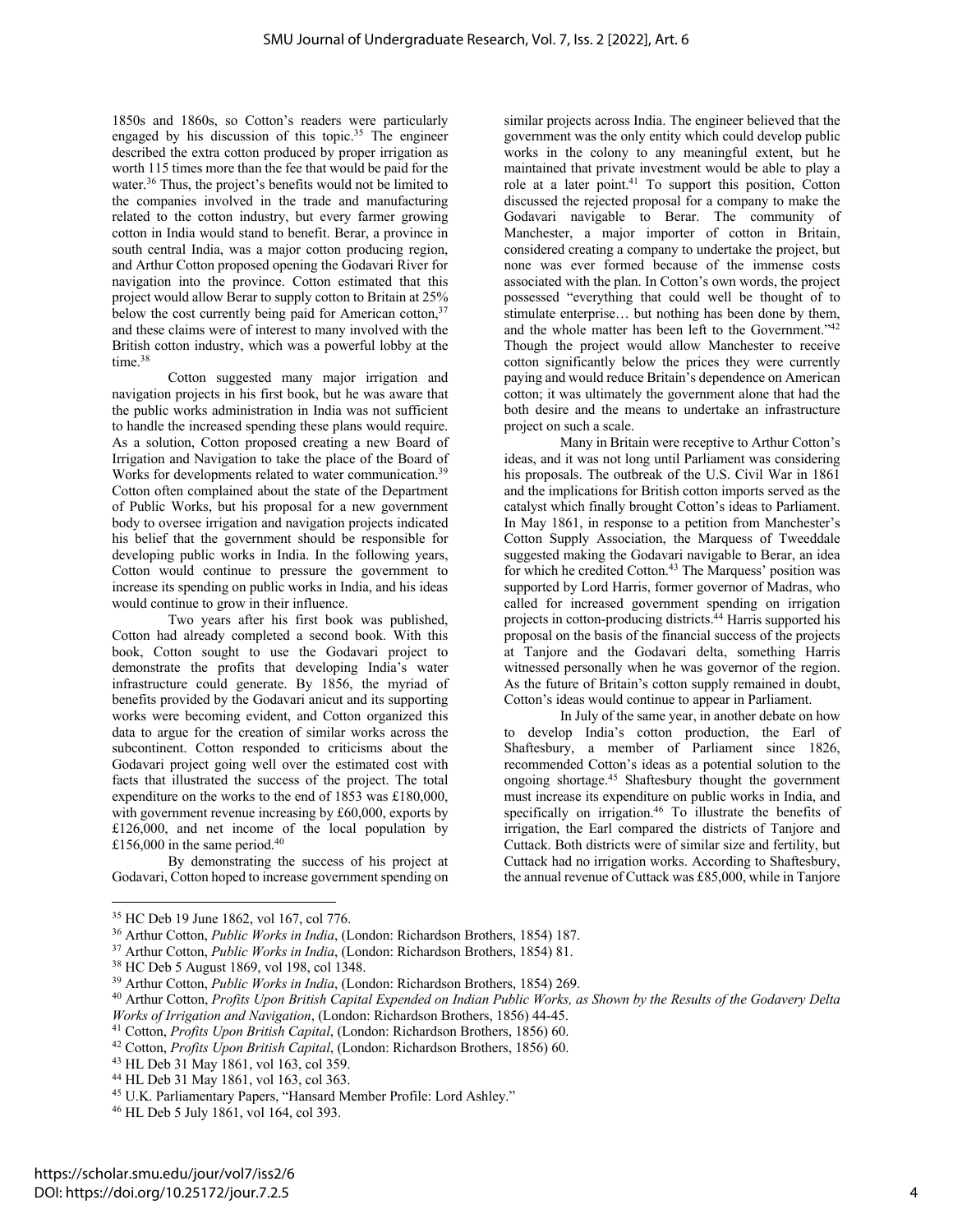it was £470,000.47 The Earl also defended Cotton's habit of underbidding, pointing out that "in all instances, the expenditure has been followed by enormous and almost fabulous profit."48 The Earl de Grey and Ripon, who would go on to serve as the Secretary of State for India and the Governor-General of India, spoke next, and he was similarly receptive to Cotton's ideas.<sup>49</sup> Earl de Grey and Ripon believed that opening the Godavari for navigation was necessary for developing the cotton agriculture in Berar, just as Cotton had concluded in 1854.<sup>50</sup> Next to weigh in was Lord Lyveden. He served as the last President of the Board of Control, his term ending with the abolition of the office in 1858.51 Lord Lyveden believed that funding public works from India's revenue was not enough to allow simultaneous development of railways and irrigation, and he suggested funding irrigation and water navigation projects with money raised on loan.52 This is one of the earliest Parliamentary endorsements of using public debt to construct public works, and it was directly inspired by Cotton's successful projects in Tanjore and Godavari.

Though Arthur Cotton would never complete another project as successful as those on the Cauvery or Godavari, he continued to influence British policy for decades. In 1867, the East India Association was founded in London to bring Indian issues to the attention of Parliament.<sup>53</sup> Cotton would appear in front of the association many times, and his first appearance before the East India Association was in December 1867. Cotton read a paper he had written titled "The Opening of the Godavery River."54 This paper argues for the importance of improving navigability of India's rivers, particularly the Godavari River. Additionally, with the growth of railways in the years since Cotton's earlier writing, the irrigation engineer sought to discourage further spending on new lines. In a bid to pressure Parliament to increase their spending on water communication in India, Cotton compared the colony's infrastructure situation with that of other nations, including France, Scotland, and the United States.<sup>55</sup>

Cotton spent much of his time discussing the United States' Erie Canal, which he viewed as the embodiment of his ideas for how public works should be developed. When first constructed, the canal was "a mere ditch," but over time it was enlarged with funding supplied by the tolls generated by the canal.<sup>56</sup> Cotton hoped to mimic

this financial model with India's rivers, and this strategy would limit the government's expenditure, which was an attractive idea to Parliament. Though the canal was closed due to frost for five months each year and competed with two double lines of railway running parallel with its course, it was still an incredible asset to the United States government. According to Cotton, the canal carried over four million tons of cargo annually and was the stimulus for the growing wealth and population of America's interior.<sup>57</sup> Of course, when comparing India and America, the topic of cotton was unavoidable. Arthur Cotton was confident that "the one thing that gives America the advantage over India now in cotton, is its water-carriage."58 He believed Indian cotton could not compete with American cotton without significant spending to improve river navigation. Following Cotton, other members of the association offered their reactions. Mr. William Taylor, a man with personal connections to Berar, described Cotton's paper as "of the deepest importance to the welfare of India."59 Taylor called for everyone present to study the issue and impress its importance upon Parliament. Other members present were as passionate about the issue as Taylor, and it was not long until similar attitudes surfaced in Parliament.

During a revenue debate in August 1869, public works spending was analyzed in the House of Commons. At the time, British expenditure in India was £1,610,157 greater than the revenue generated by the colony.<sup>60</sup> Public works were still funded through the colony's revenue at the time, and this policy severely limited the amount which could be spent on public works annually.<sup>61</sup> India's revenue was also responsible for funding Britain's military presence on the subcontinent, the costs of gathering and importing salt and opium to Britain, and the railway guarantees. Expenditure in India was on the rise, and the mounting pressure from the public to develop the colony's infrastructure forced Parliament to consider other approaches to funding public works.

John Benjamin Smith, a liberal member of Parliament since 1847, opened the debate.<sup>62</sup> Smith voiced his support for using loans to fund public works projects. Like Cotton, Smith used the Erie Canal as an example. The canal was first created for small vessels using borrowed money, but the subsequent expansions were funded with the revenue raised by the canal. With a similar strategy in India, Smith

<sup>50</sup> HL Deb 5 July 1861, vol 164, col 392.

<sup>52</sup> HL Deb 5 July 1861, vol 164, col 394.

<sup>47</sup> HL Deb 5 July 1861, vol 164, col 385.

<sup>48</sup> HL Deb 5 July 1861, vol 164, col 386.

<sup>49</sup> U.K. Parliamentary Papers, "Hansard Member Profile: Viscount Goderich."

<sup>51</sup> U.K. Parliamentary Papers, "Hansard Member Profile: Mr Robert Smith."

<sup>53</sup> Gyan Prakash, "Descriptive Index of Mumbai Institutions of the Nineteenth Century," in *Govind Narayan's Mumbai* (London: Anthem Press, 2008), 359-68. https://www.jstor.org/stable/j.ctt1gxp6nf.28.

<sup>54</sup> Arthur Cotton, "On the Opening of the Godavery River," *Journal of the East India Association* 2, (1868), 74.

<sup>55</sup> Arthur Cotton, "On the Opening of the Godavery River," *Journal of the East India Association* 2, (1868), 77.

<sup>56</sup> Arthur Cotton, "On the Opening of the Godavery River," *Journal of the East India Association* 2, (1868), 77.

<sup>57</sup> Arthur Cotton, "On the Opening of the Godavery River," *Journal of the East India Association* 2, (1868), 77.

<sup>58</sup> Arthur Cotton, "On the Opening of the Godavery River," *Journal of the East India Association* 2, (1868), 78.

<sup>59</sup> Arthur Cotton, "On the Opening of the Godavery River," *Journal of the East India Association* 2, (1868), 98.

<sup>60</sup> HC Deb 5 August 1869, vol 198, col 1343.

<sup>61</sup> HC Deb 5 August 1869, vol 198, col 1343-1344.

<sup>62</sup> U.K. Parliamentary Papers, "Mr John Smith."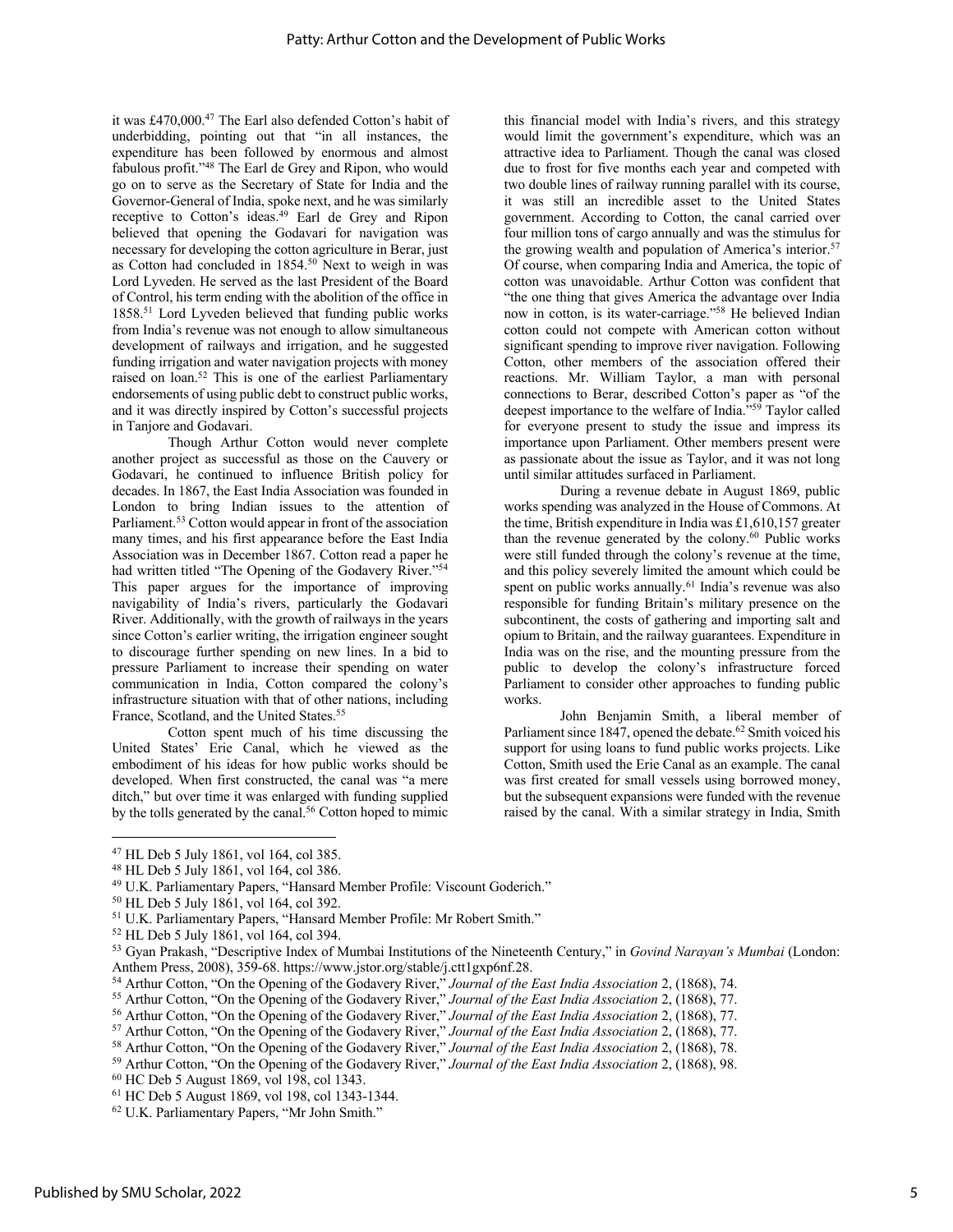believed "India might be covered with every necessary public work without cost."63 Smith used Arthur Cotton's data from the Godavari project to further support his opinion, noting that the project produced a return five times the amount paid in construction and maintenance.<sup>64</sup> Next, Smith turned to the cotton question, noting that India "had been imploring the Government for years" to improve the infrastructure for transporting cotton out of the colony's interior.65 Though Smith only mentioned India, he was also referring to Arthur Cotton and other members of the East India Association who had been calling for the same thing. Smith shared Cotton's perception that transport was the greatest challenge holding Indian cotton back. Smith compared the cost of conveying cotton from Berar to Bombay, the primary route of cotton grown for export. For every pound of cotton which made the five- hundred-mile journey, the cost of transit by land was two pennies, by rail it was one penny, and by water via the Godavari it was a half-farthing, one-eighth the price of rail.<sup>66</sup> From start to finish, Smith's argument followed the same course laid out by Cotton over the preceding decades.

The other members that weighed in on the debate shared Smith's assessment of the situation. Thomas Bazley, a cotton spinner before joining Parliament, was next to speak.<sup>67</sup> His previous employment influenced his thinking on the topic, and he proposed that an investment account should be created to fund public works projects which were expected to generate significant returns to the government.<sup>68</sup> Further, he implored that the government increase spending on infrastructure to support the cotton trade. Bazley estimated that the Indian cotton trade had lost £60,000,000 for want of improved infrastructure.<sup>69</sup> In the face of such figures, how could Britain justify limiting public works expenditure to just a portion of India's revenue? John Platt, representing the town of Oldham, added to the discussion. According to Platt, Oldham used a sixth of the cotton imported to Britain.<sup>70</sup> Platt called on the government to develop infrastructure related to the growth and export of cotton in India. He believed that these measures were necessary if Indian cotton were to ever eliminate Britain's dependence on American cotton. Taken together, the opinions expressed in this parliamentary debate demonstrated that Cotton's ideas were now considered essential to implement by many in Britain's leadership.

It could be argued that Arthur Cotton reached the peak of his influence in the final years of the 1860s, but his ideas remained relevant and important into the next decades. Cotton's sway had been steadily building since he completed his project in Tanjore. That work convinced Cotton that irrigation could greatly benefit India and Britain, and he sought a larger project which could prove his beliefs to the British government. Upon completing the works on the Godavari delta, Cotton had what he wanted. He spent the

<sup>63</sup> HC Deb 5 August 1869, vol 198, col 1344.

next few years promoting the value of irrigation and water navigation, with the Godavari project as proof of his ideas. Cotton remained active after leaving India. He appeared before the East India Association multiple times to pass on his ideas to other prominent figures connected to India. Through his perseverance, Cotton's ideas would reach Parliament, and the results of his work convinced the government that public works could be constructed with money raised by loans. This allowed Britain to create the blueprint in India that would eventually encourage other nations to use debt to develop infrastructure on a large scale.

#### **ACKNOWLEDGEMENTS**

The author would like to thank Dr. Guldi for her support throughout the research and writing process, as well as his family for their continued support.

#### **REFERENCES**

- [1] Amrith, *Unruly Waters*, (United States: Basic Books, 2018).
- [2] Cotton, Arthur. Profits Upon British Capital Expended on Indian Public Works, as Shown by the Results of the Godavery Delta Works of Irrigation and Navigation. London: Richardson Brothers, 1856. https://catalog.hathitrust.org/Record/007919167.
- [3] Cotton, Arthur. Public Works in India: Their Importance. With Suggestions for Their Extension and Improvement. 2nd ed. London: Richardson Brothers, 1854. https://catalog. hathitrust.org/Record/000964225.
- [4] Cotton, Arthur. "On the Opening of the Godavery River." Journal of the East India Association 2 (1868). https://catalog.hathitrust.org/Record/100729947.
- [5] Cotton, Arthur. "Report on the Irrigation, &c., of the Rajahmundry District," August 12, 1844. https://parlipapers-proquestcom.proxy.libraries.smu.edu /parlipapers/result/pqpdocumentview?accountid= 6667&groupid=115862&pgId=7212c959-3a4b-4de5-9956-939ebad 254ab&rsId=17B71213D79#0.
- [6] Cotton, Arthur. "To the Secretary, Board of Revenue Department of Public Works," August 22, 1844. https://parlipapers.proquest.com/parlipapers/resul t/pqpdocumentview?accountid=6667&groupid=1 15862&pgId=41450500-6282-4b58-aac1- 2fd2d686d635&rsId=17B7F0096CD.

<sup>64</sup> HC Deb 5 August 1869, vol 198, col 1346.

<sup>65</sup> HC Deb 5 August 1869, vol 198, col 1348.

<sup>66</sup> HC Deb 5 August 1869, vol 198, col 1348-1349.

<sup>67</sup> U.K. Parliamentary Papers, "Hansard Member Profile: Sir Thomas Bazley."

<sup>68</sup> HC Deb 5 August 1869, vol 198, col 1349.

<sup>69</sup> HC Deb 5 August 1869, vol 198, col 1351.

<sup>70</sup> HC Deb 5 August 1869, vol 198, col 1356.